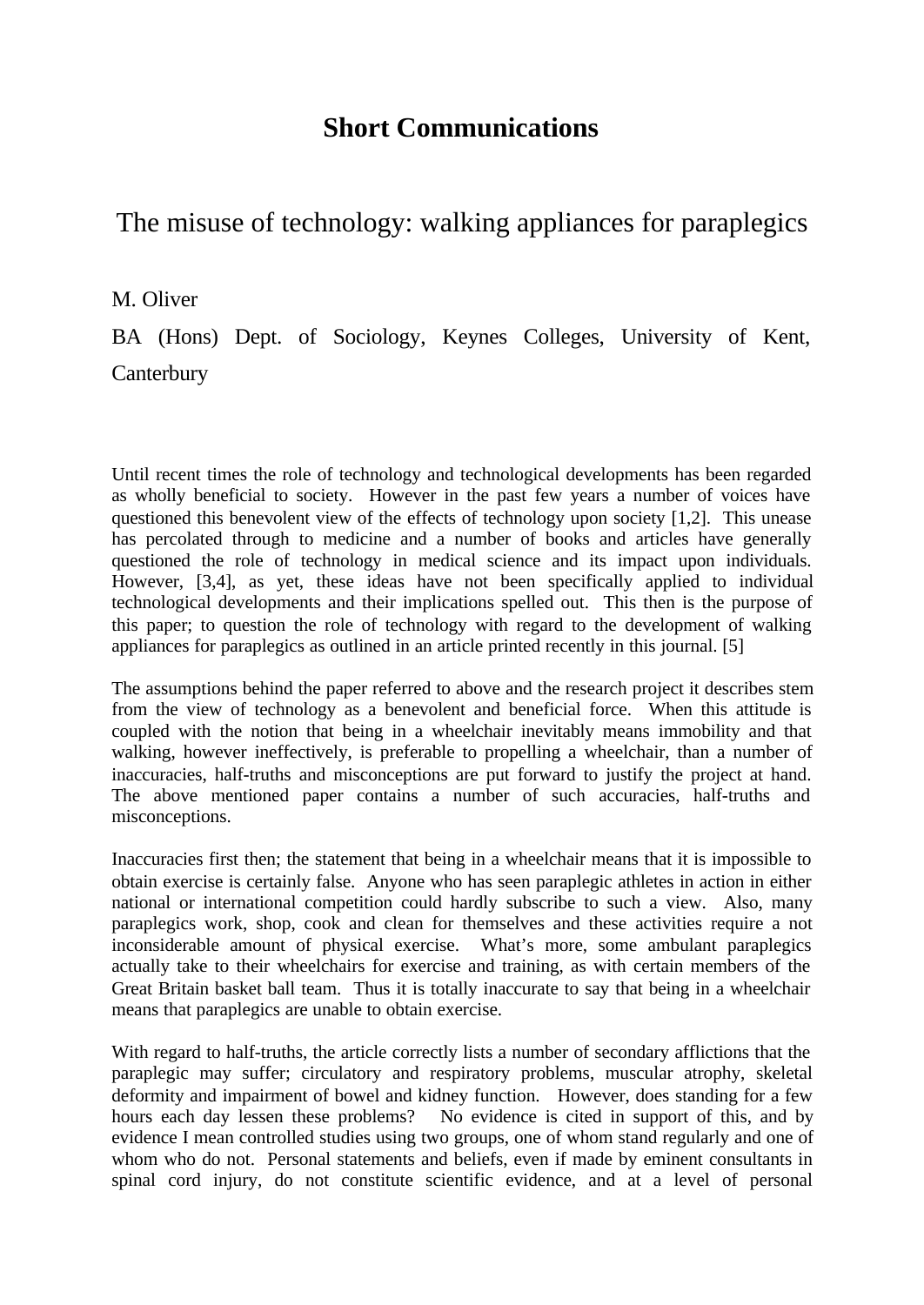reminiscence, I could name at least a dozen paraplegics who never stand but have never suffered any of the secondary afflictions listed above.

Finally, it is a misconception to imagine that being able to stand or walk a few steps will necessarily lessen the physical and psychological disadvantages of being in a wheelchair. Indeed, the available evidence regarding the psychological impact of disability suggests the very opposite [6,7]; that is, various studies have shown that it is not the unequivocally disabled people who experience the severest psychological problems but those who are in a marginal situation the visually handicapped rather than the blind, the partially rather than totally deaf and the ambulant paraplegic rather than the one permanently confined to a wheelchair. Thus, if this evidence is correct, and there is general agreement in the literature that it is, then it logically follows that by advising paraplegics to stand, their psychological problems are being compounded rather than alleviated.

The assumption that the walking appliance may also reduce some of the physical disadvantages of being confined to a wheelchair may also be a misconception. Let us take one example of physical disadvantage mentioned at the beginning of the article; the difficulties involved in entering many toilets or urinals. Later in the article we are told that those using the walking frame are unable to go to the toilet whilst wearing it. So, of what benefit is the walking frame in making an inaccessible toilet accessible? Let us imagine the situation where a paraplegic out in his wheelchair needs to go to the lavatory but finds the nearby public toilet inaccessible; he can then take out his walking appliance, assuming he has e it with him, put it on, walk into the toilet, take it off, urinate, y put it on again, stagger back to his wheelchair and take it off D again. Surely such a complicated procedure, even if it could *y* be carried out, would add to, rather than reduce the physical disadvantages of the paraplegic.

So far I have argued that two assumptions form the basis for the research project under discussion; that technology is benevolent and beneficial and that it is better to walk than to wheel. These assumptions are precisely that, assumptions having little basis in fact. Consequently, justifications for the work being undertaken, the financial and intellectual resources being expended, are themselves based on inaccuracies, half-truths and misconceptions, some of which I have described above. What remains is to spell out the implications of this for both individuals and society.

Those individuals who choose not to take advantage of the technological developments are regarded as somehow inferior; the paraplegics who were not committed whole-heartedly to using the walking frame as effectively as possible were characterised as lacking will-power, drive and determination. However their lack of commitment to the aid may well be based on an intelligent assessment of the advantages and disadvantages inherent in using the frame. So amongst the paraplegic population generally, there may be some who choose not to stand or attempt to walk because they feel the disadvantages outweigh the advantages; many more choose not to stand because their busy lives do not afford them a few hours each day to accrue any benefits from standing. I would state categorically that very few refuse to stand because they lack will-power, drive or determination.

More importantly, projects like the walking frame concentrate technological developments on modifications of individuals rather than on modifications in the social environment. The solution to the problem of the inaccessible toilet lies not in providing the paraplegic with aids